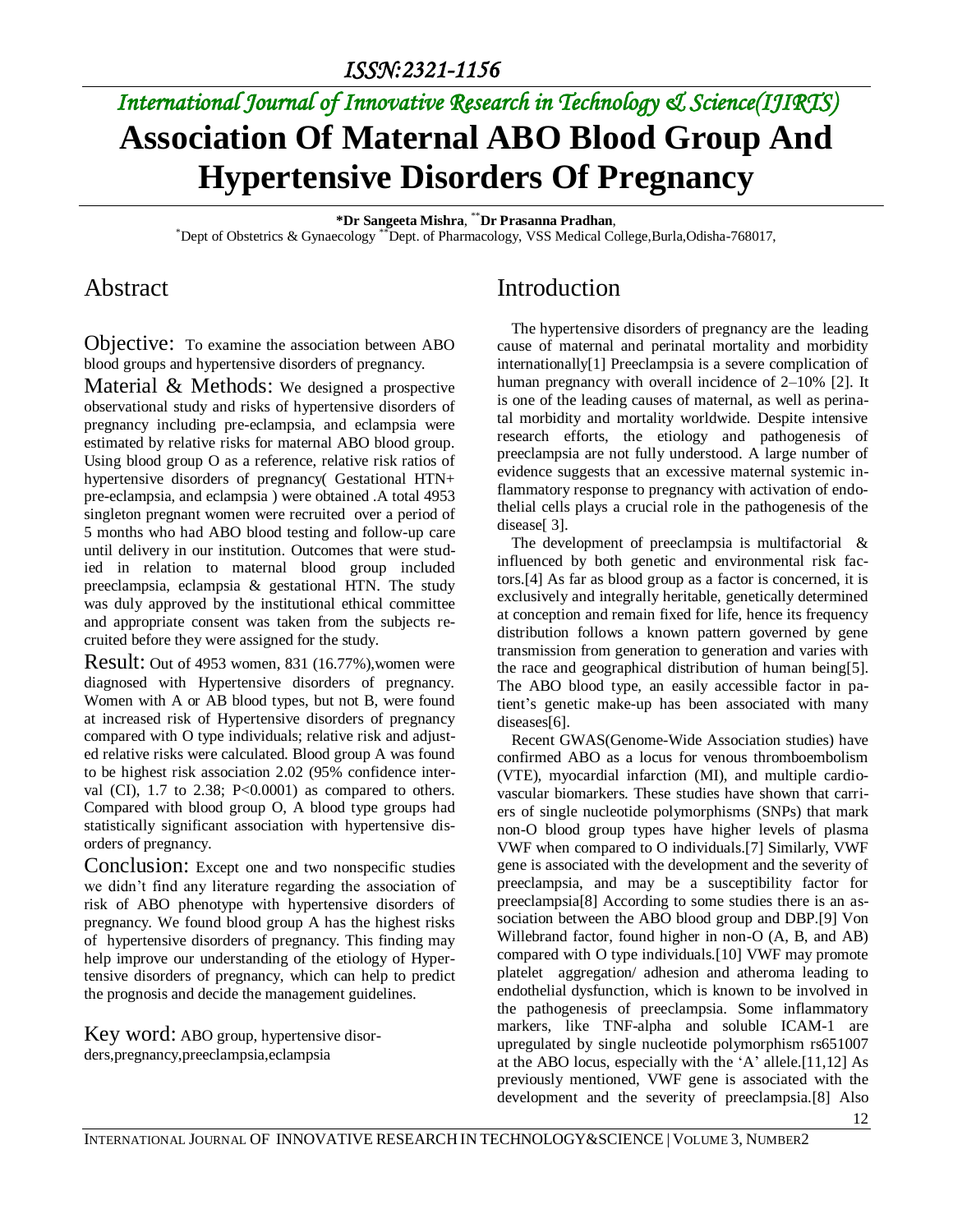# *International Journal of Innovative Research in Technology & Science(IJIRTS)*

different studies support the association between the ABO blood group system in BP variation.[9] Evidence also suggest association between the ABO blood group and blood pressure among ≥42,000 Belgian men.[13] Kark et al. found there is an association between the ABO blood group A antigen and elevated BP among Males.[14]

Above studies indicate their might be a cross talk between ABO antigen driven mechanism and mechanisms involved in the development of hypertension in hypercoagulable state. So we hypothesize that, is there any relationship between maternal ABO system with development of hypertensive disorder state of pregnancy?

#### Patients and method

We performed a prospective analysis of all consecutive pregnant women who attended our antenatal clinic between Nov 2012 and Sept 2013. A total of 4953 patients were recruited over a period of 5 months .Inclusion criteria were singleton pregnancies who sought their first antenatal care at GA12 weeks, and who underwent ABO blood typing along with other basic antenatal care laboratory investigations in our institution. Only Pts belonging to places within 100 km radius from the study area with complete address and contact details were included.But those, who had known underlying disease or condition that could affect the pregnancy outcomes (i.e. chronic hypertension, overt diabetes, renal or collagen vascular disease, hyperthyroidism, smoking or congenital fetal anomalies), Rh-negative blood type and incomplete clinical data and history are excluded from the study.

Data were collected regarding maternal age, parity, body mass index at first visit, ABO blood group, GA at delivery, route of delivery, neonatal birth weight and adverse pregnancy outcomes. ABO blood group was determined by a standard blood group serology analysis. Proteinuria estimated by using dipstick method. Blood samples were obtained from all patients (1 ml from each). The samples were tested immediately following collection. Hb, TPC,DC, TLC, BT,CT other routine investigation like LFT,RFT, Sr.Uric acid , Sr Na+,K+ , RBS/FBS were carried out at RDC in our college.

**Evaluation of hypertensive disorder of pregnancy:** The Working Group classification of hypertensive disorders complicating pregnancy [15] was used.

#### **Gestational hypertension**

• Systolic BP ≥140 or diastolic BP ≥90 mm Hg for first time during pregnancy

- No proteinuria
- BP returns to normal before 12 weeks postpartum
- Final diagnosis made only postpartum

#### **Preeclampsia**

• BP  $\geq$ 140/90 mm Hg after 20 weeks' gestation

• Proteinuria  $\geq$ 300 mg/24 hours or  $\geq$ 1+ dipstick

**Eclampsia syndrome**: Seizures that cannot be attributed to other causes in a woman with preeclampsia Study protocol was approved by Institutional ethics committee for human. Informed consent was taken from each patient. **Statistical Analysis:**

Due to absence of both A and B antigens, O blood type was used as the reference group. The relative risks (RRs) and Adjusted relative risk with 95% confidence intervals (CIs) of the Hypertensive disorders of pregnancy in A, B and AB blood were calculated. P-value <0.05 was considered statistically significant.

#### Results

We investigated a total sample of 4953 after adjusting dropout rate to initial sample size. The population of different blood group types represent the national population standard after excluding Rh negative blood types. As shown in Table-1,Out of total 4953 samples blood group O represent 38% , A,B&AB represent 23%,32% &7% respectively. As O blood groups are not exposed to any of the A & B antigen that was taken as control. Incidence and Relative risk of exposed group A,B &AB were compared with control and intergroup comparison along with their relative risk were calculated accordingly.

Table-1-Total sample size and patient taken

| Table-1                   |                                       |                               |  |  |
|---------------------------|---------------------------------------|-------------------------------|--|--|
| <b>Blood Group</b>        | <b>Sample</b><br>size at the<br>start | Drop-out ad-<br>justed sample |  |  |
| A (Exposed gr. antigen A) | 1025                                  | 1139 (23%)                    |  |  |
| B (Exposed gr. antigen B) | 1426                                  | 1585 (32%)                    |  |  |
| AB(Exposed Antigen A&     | 312                                   | 347 (7%)                      |  |  |
| O (Unexposed control)     | 1694                                  | 1882 (38%)                    |  |  |
| Total                     | 4457                                  | 4953 (100%)                   |  |  |

In this study we found a total number of 831 cases positive for hypertensive disorder of pregnancy. Surprisingly we found a higher number (213/527) of Gestational hypertension cases in blood group O population(Table-2). On the contrary we found a higher incidence of preeclampsia and eclampsia cases in A type individuals. Another study is required to justify this association .But as opposed to above finding the overall incidence rate of Hypertensive disorder of pregnancy cases are highest (349/1139) in A type individuals as compared to (285/1882) O blood group population.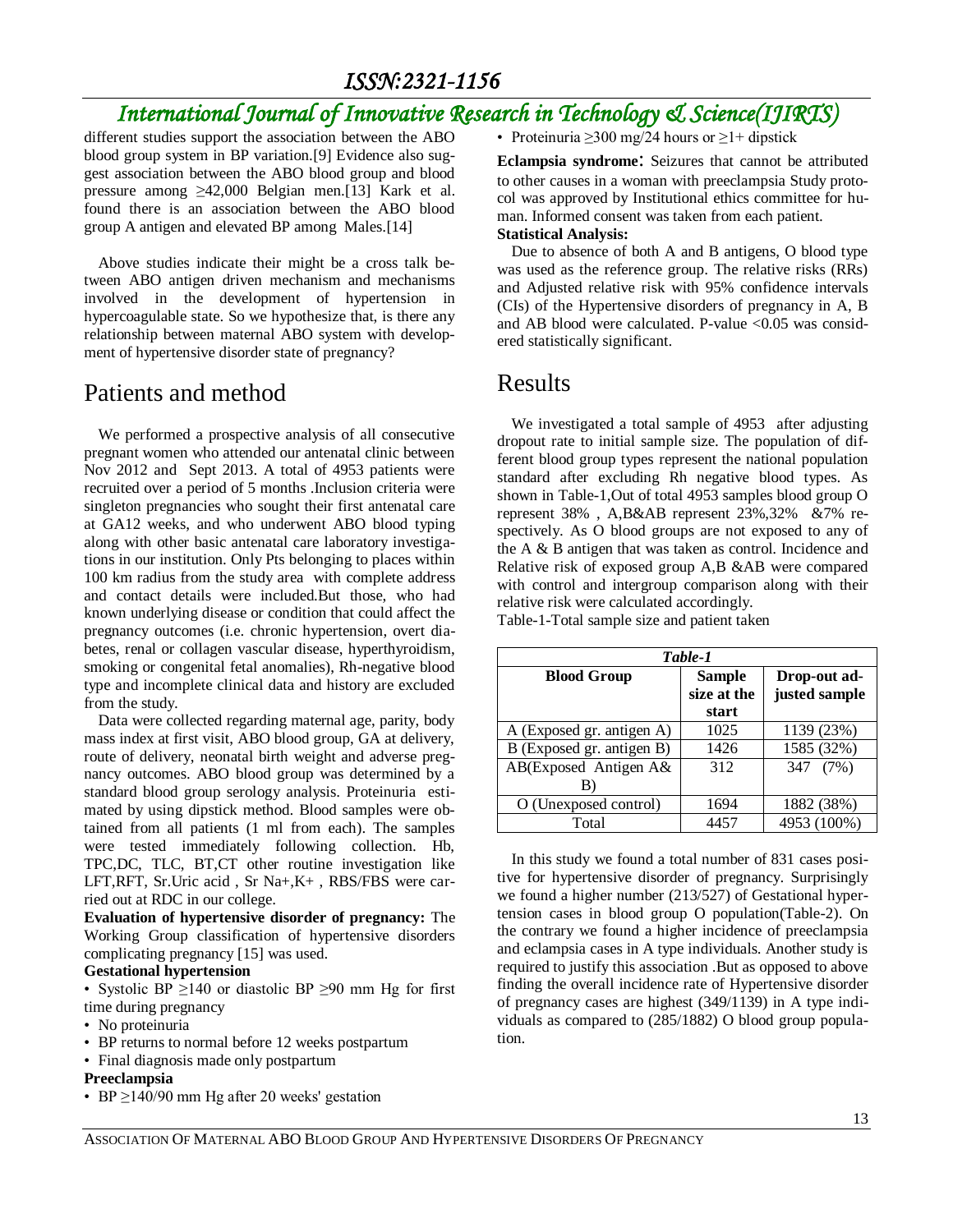## *International Journal of Innovative Research in Technology & Science(IJIRTS)*

Table-2.Total no of patients in different blood group

| Table-2      |     |     |    |     |              |
|--------------|-----|-----|----|-----|--------------|
|              | A   | в   | AВ |     | <b>Total</b> |
| <b>GH</b>    | 156 | 124 | 34 | 213 | 527          |
| Preeclampsia | 162 | 28  |    | 44  | 238          |
| Eclampsia    | 31  |     |    | 28  | 66           |
| Total        | 349 | 159 | 38 | 285 | 831          |

We calculated a total incidence per thousand of population for the positive cases in each group. As per Table-3, the incidence of hypertensive disorders are highest (306.4) in A type individuals as compared to other groups. Incidence among the control was found to be only 151.4. (Chart-1)





| Table-3 Incidence among different groups and RR |  |  |  |
|-------------------------------------------------|--|--|--|
|                                                 |  |  |  |

| Table-3   |                       |                     |                                    |                         |                              |                                  |
|-----------|-----------------------|---------------------|------------------------------------|-------------------------|------------------------------|----------------------------------|
| Gr<br>oup | Ex-<br>posu<br>re     | Pop-<br>ulati<br>on | Dis-<br>ease<br>de-<br>velop<br>ed | Inci-<br>dence/<br>1000 | Rela-<br>tive<br><b>Risk</b> | Confi-<br>dence<br>inter-<br>val |
| A         | Yes<br>(A)            | 1139                | 349                                | 306.4                   | 2.02<br>P<                   | $1.76-$<br>2.38                  |
|           | N <sub>0</sub><br>(O) | 1882                | 285                                | 151.4                   | 0.0001                       |                                  |
| B         | Yes<br>(B)            | 1585                | 159                                | 100.3                   | 0.66<br>P<                   | $0.55 -$<br>0.79                 |
|           | N <sub>0</sub><br>(0) | 1882                | 285                                | 151.4                   | 0.0001                       |                                  |
| AB        | Yes<br>(AB)           | 347                 | 38                                 | 109.5                   | 0.723<br>$P=0.04$<br>61      | $0.52 -$<br>0.994                |

Similarly relative risk was calculated for all exposed group. We found a relative risk of  $2.02$  (P $\leq$ 0.0001,CI: 1.76-2.38) for A as compared to control. The relative risks of B 0.66 (P≤0.0001, CI: 0.55-0.79) and AB was 0.723  $(P=0.0461, CI: 0.52-0.994)$ . It signifies there is risk association of 102% of hypertensive disorders in pregnant woman when they are exposed to A type antigen as compared to other groups.(Table-4)

Table-4

| Table-4                                |                 |                |            |  |  |
|----------------------------------------|-----------------|----------------|------------|--|--|
|                                        |                 |                | AВ         |  |  |
| RR as<br>compared<br>to unex-<br>posed | 2.02            | 0.693          | 0.723      |  |  |
|                                        | $P \leq 0.0001$ | $P \le 0.0001$ | $P=0.0461$ |  |  |

 We also calculated the intergroup relative risk A as compared to B and AB before and after the adjusting the population. We calculated the adjusted relative risk applying the incidence rate of unadjusted individual population to adjusted population. (Table-5)

| Table-5         |                                       |              |          |  |  |
|-----------------|---------------------------------------|--------------|----------|--|--|
|                 | Incidence among unadjusted population |              |          |  |  |
| <b>Exposure</b> | population<br><b>Total</b>            |              | $%$ of   |  |  |
| group           |                                       | positive     | positive |  |  |
|                 |                                       | cases        | cases    |  |  |
| $A+O$           | 3021                                  | 634          | 20.98    |  |  |
| $B+O$           | 3467                                  | 444          | 12.8     |  |  |
| $AB+O$          | 2229                                  | 323          | 14.49    |  |  |
|                 | Incidence among adjusted population   |              |          |  |  |
| <b>Exposure</b> | <b>Population</b>                     | <b>Total</b> | $%$ of   |  |  |
| group           |                                       | positive     | positive |  |  |
|                 |                                       | cases        | cases    |  |  |
| $A+O$           | 2476(1238+1238)                       | 566          | 22.85    |  |  |
| $B+O$           | 2476(1238+1238)                       | 311          | 12.56    |  |  |
| $AB+O$          | 2476(1238+1238)                       | 322          | 13       |  |  |

Population A was found to be an increased association risk (RR=1.63,ARR=1.81) with hypertensive disorders of pregnancy as compared to B ,also A type population has increased association risk(RR=1.44,ARR=1.75) as compared to B. We didn't find a significant association of AB as compared to B. (Table-6)

Table-6- Adjusted and un adjusted relative risk

| Table-6              |                        |                      |  |  |
|----------------------|------------------------|----------------------|--|--|
| <b>Relative risk</b> | <b>Unadjusted</b>      | <b>Adjusted</b>      |  |  |
| A to B               | $1.6387(P \le 0.0001)$ | $1.81(P \le 0.0001)$ |  |  |
| AB to B              | $1.13(P=0.06)$         | $1.03(P=0.63)$       |  |  |
| A to AB              | $1.44(P \le 0.0001)$   | $1.75(P \le 0.0001)$ |  |  |

INTERNATIONAL JOURNAL OF INNOVATIVE RESEARCH IN TECHNOLOGY&SCIENCE | VOLUME 3, NUMBER2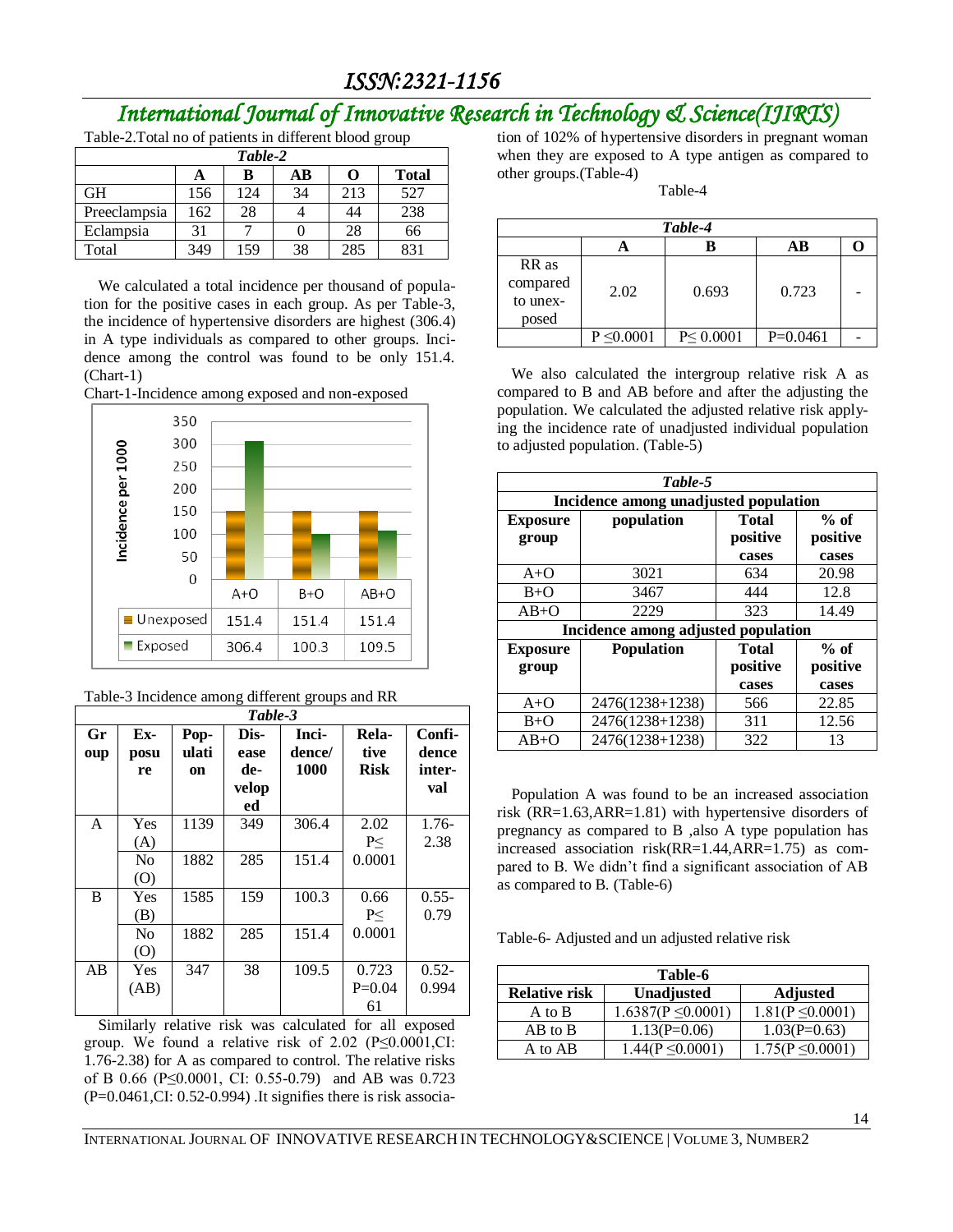# *International Journal of Innovative Research in Technology & Science(IJIRTS)*

In summary the risk of association with A type individual with hypertensive disorders of pregnancy is highly significant both as compared to unexposed group( $P \leq 0.0001$ ) and B group population ( $P \le 0.0001$ ). B and AB group population are significantly ( $P \le 0.0001$ ) not associated with hypertensive disorders of pregnancy as compared to unexposed whereas there is no significant association of AB  $(P=0.06, 0.63)$  as compared to B in both unadjusted and adjusted group of population.

#### Discussion & Conclusion

We found a direct association of degree of RR with hypertensive disorders of pregnancy in A blood groups. Although we found that A blood type is significantly associated with hypertensive disorders of pregnancy; however, the incidence of Gestational hypertension are maximum with O blood groups whereas incidence of preeclampsia and eclampsia are highest seen in A type individuals. Knowing the risk of specific type blood groups with hypertensive disorders may be clinically useful because it may play preventive and curative role in maternal and neonatal prognosis as well as pregnancy management.

Out of several hypotheses for the observed relationship between ABO blood types and preeclampsia, one mechanism may be due to an effect of von Willebrand factor, which was found higher in non-O (A, B, and AB) compared with O type individuals.10 Evidence suggests that von Willebrand factor can promote platelet aggregation/ adhesion and atherosis formation leading to endothelial dysfunction, which is known to be involved in the pathogenesis of preeclampsia.16,17 Other mechanisms may also get involved. But in our study, we found only an increased risk of hypertensive disorders of pregnancy in women with A blood types, but not B and AB type pregnancies. Some inflammatory markers, like tumor necrosis factor-alpha and soluble intercellular adhesion molecule 1 were identified to be upregulated at the ABO locus through polymorphism, especially with the A allele.11,12 As these markers are associated with preeclampsia,18,19 we can say this can be one possible mechanism.

Findings from this study, support the hypothesis that genetic factors related to the distribution of some blood groups may play a role in the development of hypertensive disorder of pregnancy. A significant association was found between the ABO blood group and hypertensive disorder of pregnancy. We observed women with A blood types have significantly higher risk (63%-81%) of hypertensive disorder of pregnancy as compared to 'B' type individuals & 102% Increased risk as compared to O individuals. Women with A blood types, but not B  $&$  AB, has significantly higher risk of hypertensive disorder of pregnancy as compared to O type individuals.

Several studies have described the associations between particular ABO phenotypes and pregnancy complications. In a study on British women with A blood type researchers found 2.7 fold risk of preeclampsia compared with O type individuals.20 Similarly other studies found an increased risk of preeclampsia by 2.1- to 3.1-folds in Italian and Finnish gravidas with AB blood type compared with O type women.21,22

 In our study, we found that A blood type is significantly associated with hypertensive disorders of pregnancy; however, the incidence of Gestational hypertension are maximum with O blood groups whereas incidence of preeclampsia and eclampsia are highest seen in A type individuals. But the role of blood groups in hypertensive disorders of pregnancy cannot be concluded without a proper investigation of paternal blood group and its association. Also we didn't adjust the age sex and parity which may be the potential confounders. As a preliminary study we found a potential association which needs to be further investigated along with the paternal blood group and the pathogenesis mechanisms that leads to development of Hypertensive disorders of pregnancy.

### Acknowledgments

We are thankful to Dr Nihar ranjan Mishra & Dr Pravat Mallik who helped us to collect the follow up data by coordinating ASHA,ANM,MPHW other local volunteers.We are also thankful to professors &unit heads of Obs & Gynaec dept. who helped us in patient recruitment.

#### References

- [1] Roberts JM, Pearson G, Cutler J, Lindheimer M. Summary of the NHLBI Working Group on Research on Hypertension During Pregnancy. Hypertension 2003;41:437-45
- [2] Duckitt K, Harrington D. Risk factors for preeclampsia at antenatal booking: systematic review of controlled studies. Br Med J 2005; 330: 565.
- [3] Redman CW, Sacks GP, Sargent IL. Preeclampsia: an excessive maternal inflammatory response to pregnancy. Am J Obstet Gynecol 1999; 180: 499–506.
- [4] Roberts JM, Gammill HS. Preeclampsia: recent insights. Hypertension 2005; 46: 1243–1249.
- [5] Mourant A.E., Kopec A.C. and Domaniewska-Sobczak K., Blood groups and diseases, Oxford University Press, Oxford **(1978)**
- [6] Dave V.P., Kaul D. and Sharma Y.P. Significance of blood cellular lxr-\_ gene aberration in coronary